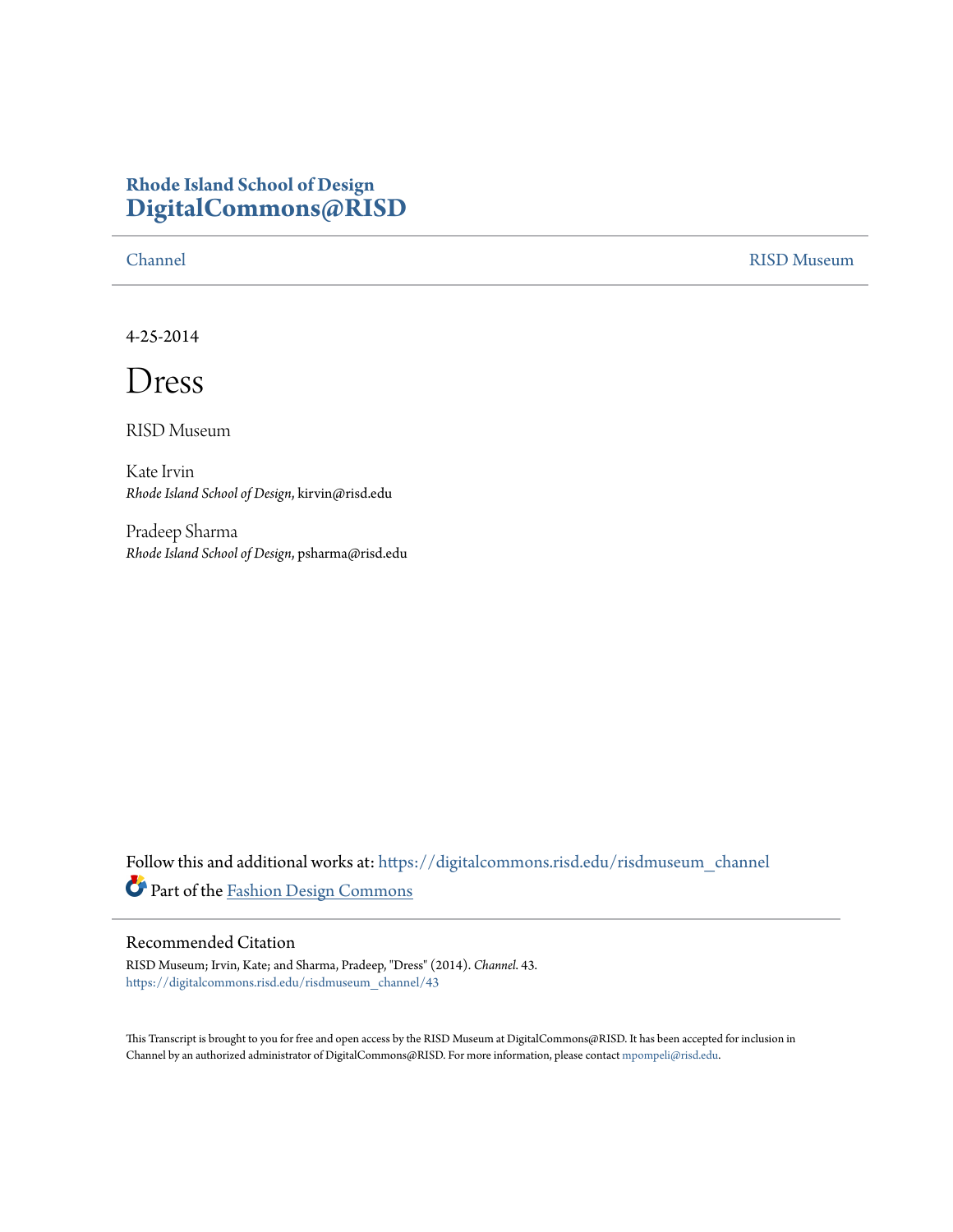I'm Kate Irvin, Curator in the Costume and Textiles Department at the RISD Museum, and today we are looking at a Liberty print dress designed by the Japanese maker Junya Watanabe.

This is a dress that's made out of a very supple and actually pretty luxurious printed cotton fabric—yards of it that are overwrapped in a very complicated way around the body.

It's a Liberty of London fabric. It's from Liberty's tana lawn line, which was introduced in 1920 by Liberty of London, and it's named for Lake Tana in the Sudan. Whether he actually made that connection to the Sudan is an interesting conversation from my perspective as a curator. Because this dress really is all about the connections via trade, and the various sources of inspiration that we see in fashion: historically and in contemporary fashion today.

The Liberty fabric itself is referencing  $17<sup>th</sup>$  and  $18<sup>th</sup>$  century Indian chintzes, which were printed fabrics that came from India and were marketed to the west, to England in particular. Liberty of London in the late  $19<sup>th</sup>$  century was looking at fabrics such as this for their own inspiration, and here we have a printed cotton fabric that was made by Liberty of London—but made by Liberty of London in Japan specifically for Junya Watanabe.

We see the designer really playing with that certain notions that we might have, and playing with history. I think that's really one of his ultimate aims: to insert history into his visual narrative but in very unexpected ways.